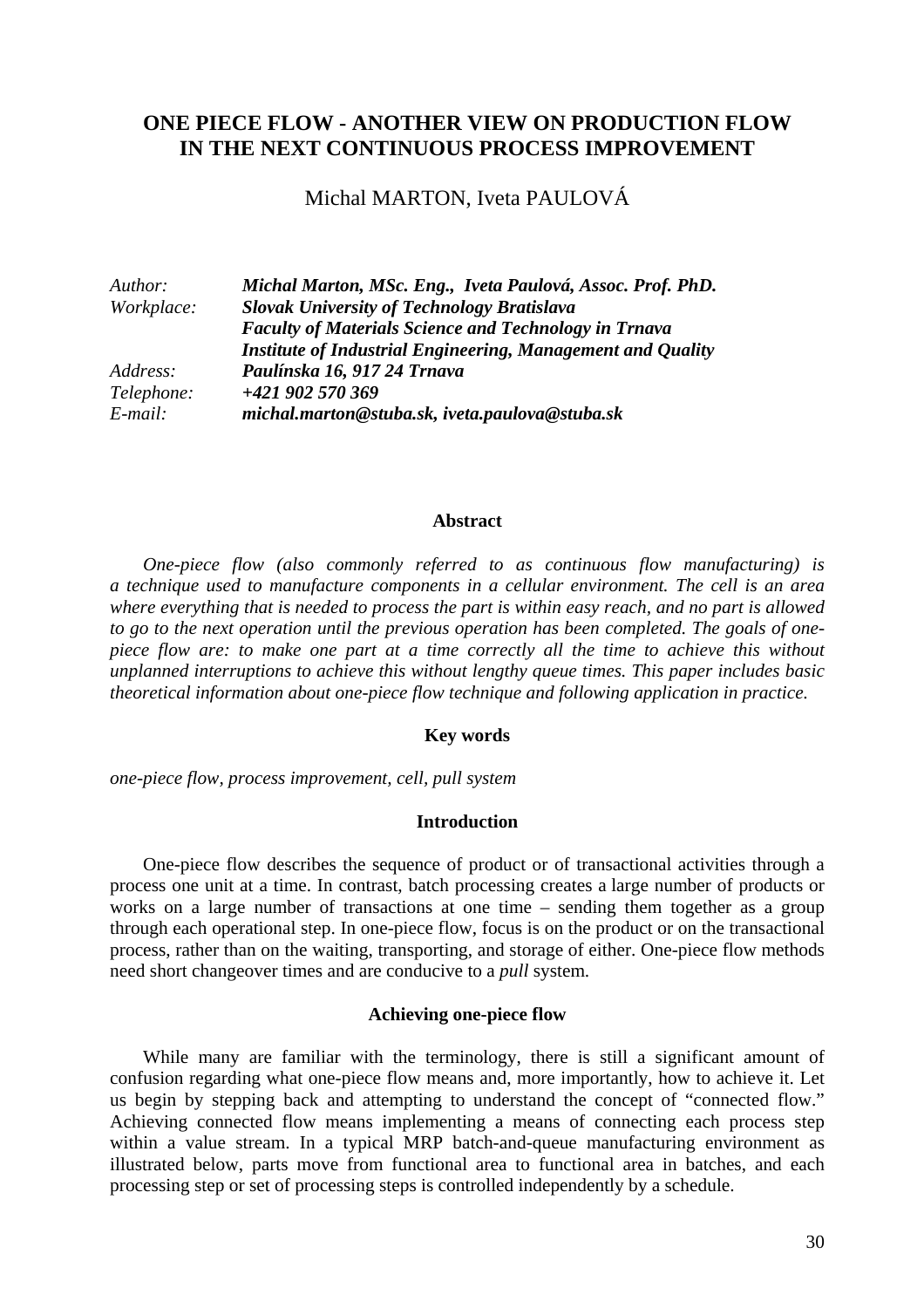

*Fig. 1 Batch-and-queue manufacturing environment* 

There is little relationship between each manufacturing step and the steps immediately upstream or downstream. This results in:

- $\triangleright$  Large amounts of scrap when a defect is found because of large batches of WIP,
- $\blacktriangleright$  Long manufacturing lead time,
- ¾ Poor on-time delivery and/or lots of finished goods inventory to compensate,
- $\triangleright$  Large amounts of WIP.

When we achieve connected flow, there is a relationship between processing steps: That relationship is either a pull system such as a supermarket or FIFO lane or a direct link (one-piece flow). As illustrated below, one-piece flow is the *ideal* method for creating connected flow because product is moved from step to step with essentially no waiting (zero WIP).



*Fig. 2 One-piece flow manufacturing environment* 

## **Basic condition for achieving one-piece flow**

Why would we not always create one-piece flow for every set of processes within a value stream? To be good candidates for one-piece flow, we must have the following conditions:

 $\triangleright$  Processes must be able to consistently produce good product. If there are many quality issues, one-piece flow is impossible.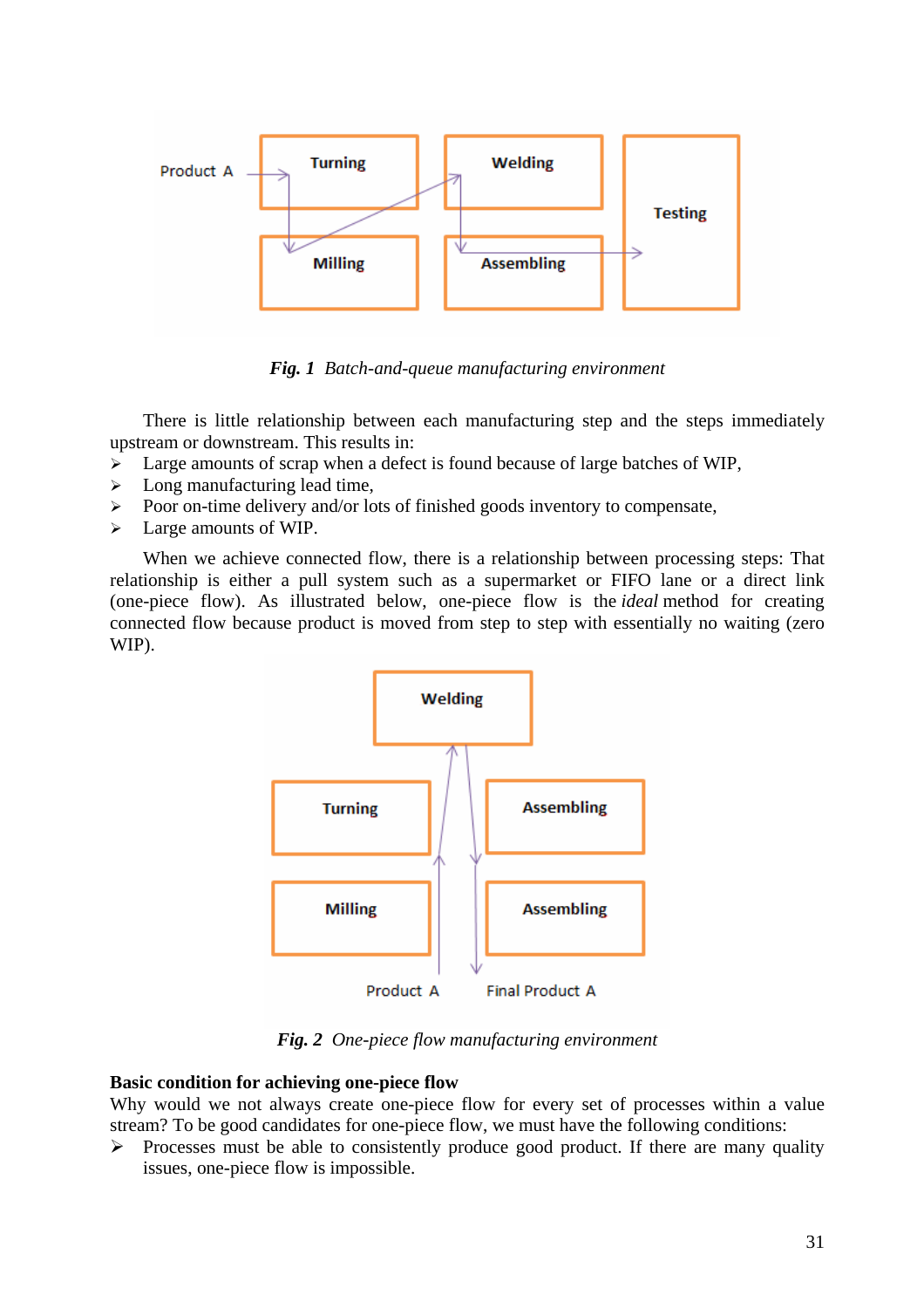- $\triangleright$  Process times must be repeatable as well. If there is much variation, one-piece flow is impossible.
- $\triangleright$  Equipment must have very high (near 100 percent) uptime. Equipment must always be available to run. If equipment within a manufacturing cell is plagued with downtime, onepiece flow will be impossible.
- ¾ Processes must be able to be scaled to tact time, or the rate of customer demand. For example, if tact time is 10 minutes, processes should be able to scale to run at one unit every 10 minutes.

Without the above conditions in place, some other form of connecting flow must be used. This means that there will be a buffer of inventory typically in the form of a supermarket or FIFO lane between processes; the goal would be to eventually achieve one-piece flow (no buffer) by improving the processes.

If a set of processes is determined to a candidate for one-piece flow, then the next step is to begin implementation of a one-piece flow cell.

### **Implementing one-piece flow**

The first step in implementing a one-piece flow cell is to decide which products or product families will go into the cells, and determine the type of cell: Product-focused or mixed model. For product focused cells to work correctly, demand needs to be high enough for an individual product. For mixed model cells to work, changeover times must be kept short; a general rule of thumb is that changeover time must be less than one tact time. The next step is to calculate tact time for the set of products that will go into the cell. Tact time is a measure of customer demand expressed in units of time and is calculated as follows:

# *Tact time = Available work-time per shift / Customer demand per shift*

Next, determine the work elements and time required for making one piece. In much detail, list each step and its associated time. Time each step separately several times and use the lowest repeatable time. Then, determine if the equipment to be used within the cell can meet tact time. Considerations here include changeover times, load and unload times, and downtime.

The next step is to create a lean layout. Using the principles of 5-S (eliminating those items that are not needed and locating all items/equipment/materials that are needed at their points of use in the proper sequence), design a layout. Space between processes within a one-piece flow cell must be limited to eliminate motion waste and to prevent unwanted WIP accumulation. Ushaped cells are generally best; however, if this is impossible due to factory floor limitations, other shapes will do. For example, I have implemented S-shaped cells in areas were a large Ushape is physically impossible.

Finally, balance the cell and create standardized work for each operator within the cell. Determine how many operators are needed to meet tact time and then split the work between operators. Use the following equation:

## *Number of operators = Total work content / Tact time*

In most cases, an "inconvenient" remainder term will result (e.g., you will end up with Number of Operators = 4.4 or 2.3 or 3.6 instead of 2.0, 3.0, or 4.0). If there is a remainder term, it may be necessary to kaizen the process and reduce the work content. Other possibilities include moving operations to the supplying process to balance the line.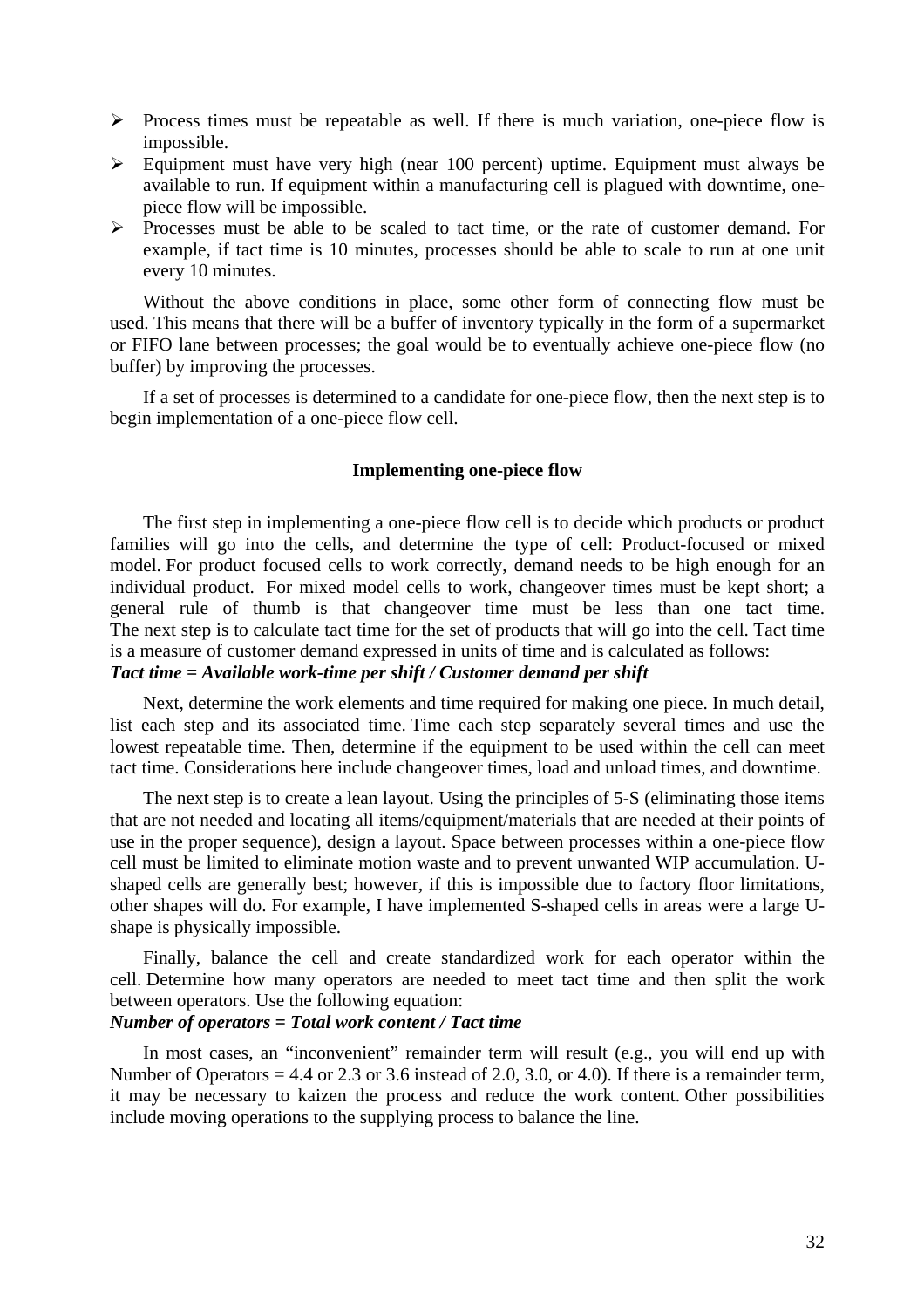## **Why is important using One-Piece Flow in production?**

The following illustration shows the impact of batch size reduction when comparing batchand-queue and one-piece flow.



How we can see differences between these both flow systems is very enormous. One-piece flow system saved 18 minutes for to same batch of 10 pieces. With this system can be produced rather 3 times more as batch and queue system. Next, first piece was in processes only 3 minutes. Does it mean that system or operator can check part immediately in every process (A, B and C). Batch and queue system allowed produce many parts after every process. If will be occurred failure in the system than will be detected too late and many parts will be damaged. On the next table I want to you introduce next differences and advantages of one-piece flow system.

| <b>Impacts</b>                              | <b>One Piece Flow</b>                                                                                                                           | <b>Queue and Batch</b>                                                                                                                    |  |
|---------------------------------------------|-------------------------------------------------------------------------------------------------------------------------------------------------|-------------------------------------------------------------------------------------------------------------------------------------------|--|
| Operations staff                            | Work as a team in a system.<br>Respond immediately to errors picked<br>up by downstream colleagues.<br>High morale.                             | Work to own team's service<br>level.<br>Tend not to proactively<br>collaborate with other teams.<br>Do not see impact of their<br>errors. |  |
| Staff productivity                          | Superior - each part of the system<br>pulls work to them and avoids<br>backlogs being created.<br>High visibility to staff too busy or<br>idle. | Hostage to build up of backlog<br>when demand or supply factors<br>change.<br>Large amounts of non value<br>added work.                   |  |
| Leadership time<br>and effort               | Team takes ownership of work and<br>sticks to agreed rules of working.<br>Any issues affecting system<br>performance are immediately obvious.   | Constant supervision of 100%<br>of staff.<br>Distracted by dealing with<br>escalations, hidden in the<br>backlog.                         |  |
| Customers                                   | Cycle time is very quick and<br>predictable.<br>Errors picked up early and<br>adjustments made.                                                 | Cycle time is too long or too<br>variable.<br>Errors are slow to fix.                                                                     |  |
| <b>Business Partners,</b><br>e.g. sales, IT | Respond immediately to rework<br>caused up by sales and feedback<br>provided.<br>No need to escalate as cycle time<br>short.                    | Major cause of rework.<br>Constantly seeking to escalate<br>deals-in-progress.                                                            |  |

DIFFERENCES AND ADVANTAGES OF ONE-PIECE FLOW Table 1